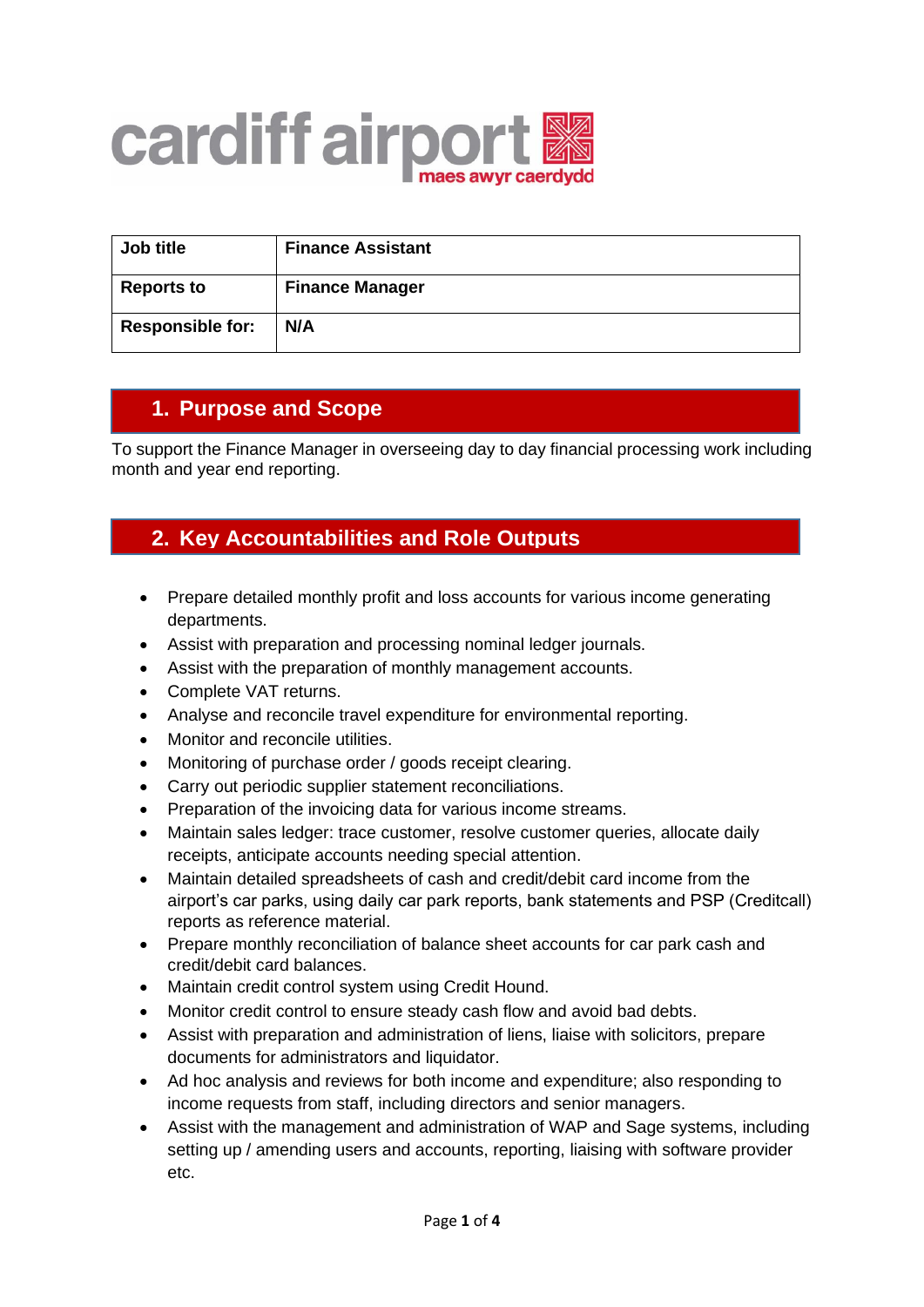- Providing advice and assistance on accounting matters to other members of the department and other staff members, including directors and senior managers.
- Liaise with auditors.
- Provide cover for the other functions in the finance department as required.
- Participate, as required, in any Emergency or Emergency Exercise as detailed in the Emergency Orders.

The above duties are not exhaustive and the Company may require you, from time to time and in exceptional circumstances, to do further ad hoc duties within your capability and capacity.

All job descriptions are subject to regular review and the Company reserves the right to make any reasonable adjustments to this job description as required.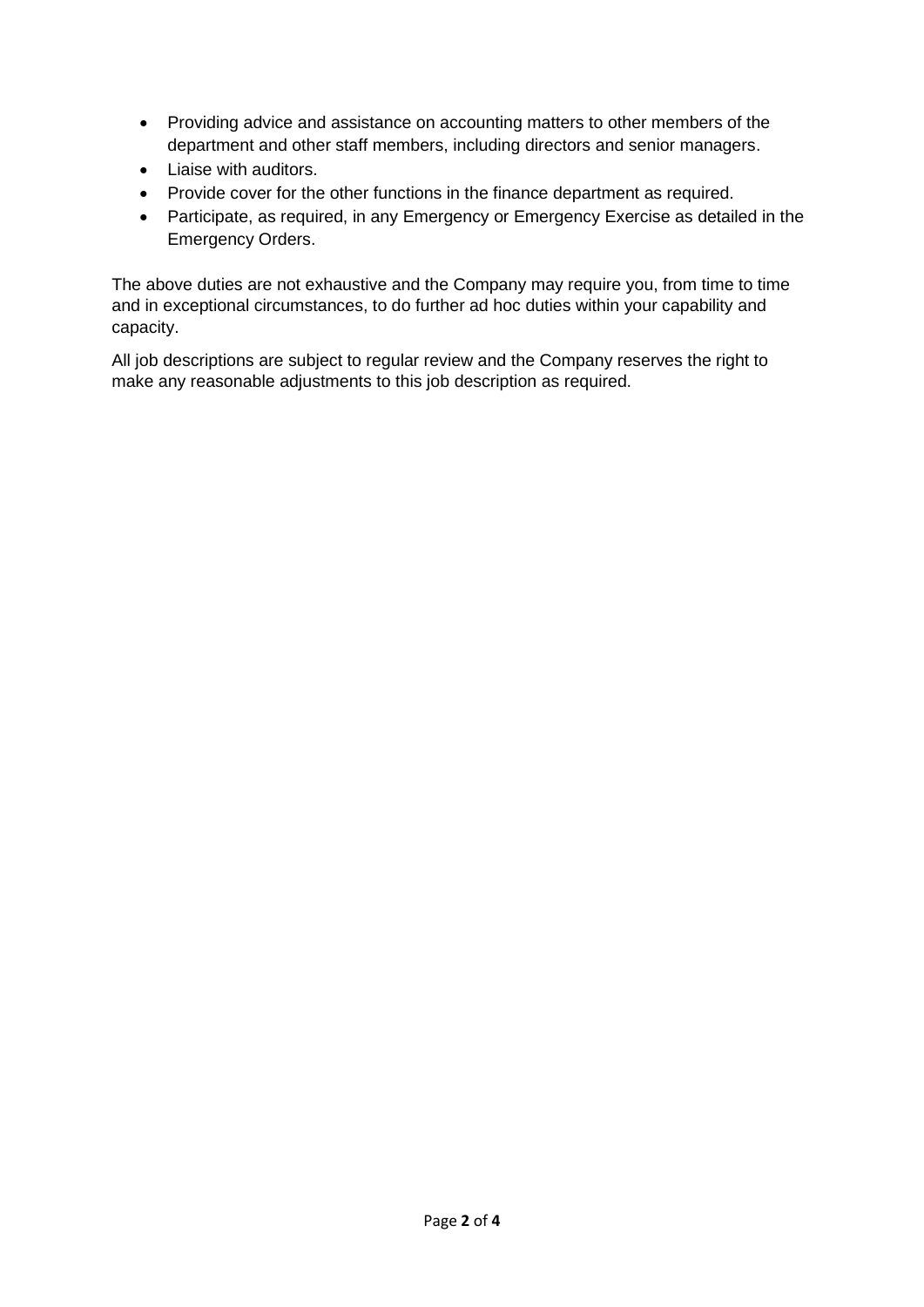## **3. Health and Safety**

It is our intention to demonstrate an ongoing commitment to improving health and safety at work throughout the airport. We will comply with all requirements of health and safety legislation.

In order to do this, all staff must have a good awareness and understanding of health and safety hazards and risks that may affect themselves, passengers or other people on-site and must comply at all times with excellence in conduct, behaviour and attitude.

Senior management will ensure that:

- adequate resources are provided for health and safety.
- health and safety is adequately assessed, controlled and monitored.
- our people are actively involved in all aspects of creating and maintaining a healthy and safe working environment.
- it shall be the duty of every employer to ensure, as far as is reasonably practicable, the health, safety and welfare at work of all employees.